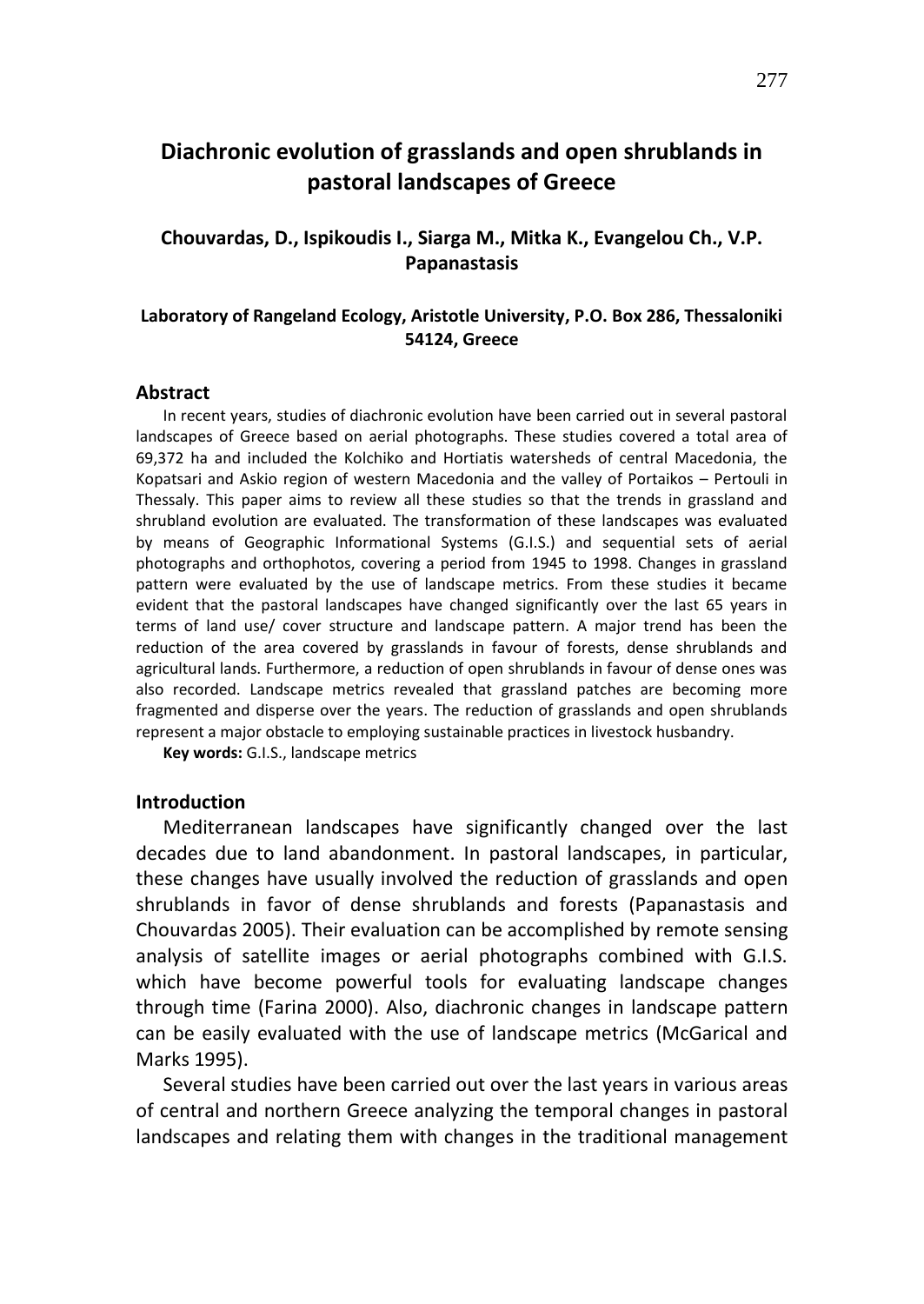practices of animal husbandry and forestry (Chouvardas 2007, Chouvardas et al. 2009, Siarga 2009, Mitka et al. 2010). The aim of this paper was to review all these studies so that the trends in grassland and shrubland evolution are detected and evaluated.

## **Materials and methods**

Five pastoral landscapes were studied covering a total area of 69.372 ha. They are located in the Kolchiko and Hortiatis watersheds of central Macedonia, the Kopatsari and Askio region of western Macedonia, and the valley of Portaikos – Pertouli in Thessaly (Figure 1). The temporal land use/cover changes were evaluated with G.I.S. on a diachronic set of aerial photographs and orthophotomaps (1945 – 1998). This procedure resulted in the creation of digital diachronic land use/cover data sets in vector and raster format (10x10m) for the time periods: 1945 – 1993 for Kolchiko (Chouvardas 2007) and Hortiatis (Chouvardas et al. 2009), 1963 – 1998 for Kopatsari (Mitka et al. 2010), 1945 – 1997 for Askio (Siarga 2009) and l945 – 1992 for Portaikos-Pertouli (Chouvardas 2007).

The programme Fragstats v 3.3 was employed to quantify landscape pattern and compare grassland patches in the pastoral landscape through time. Four metrics were included in the study (McGarical and Marks 1995): number of patches (NP) and mean patch size (MPS) as an overall measure of landscape fragmentation, edge density (ED) as a measure of the amount of ecotones (Farina 2000) and interspersion juxtaposition index (IJI) as a measure of patch dispersal. The mathematical formulas of the chosen indices can be found in the Fragstats user manual (McGarical and Marks 1995).

### **Results and discussion**

Five landscape change maps and data sets were created for the time period from 1945 to 1998 (Figure 1). From these maps it is obvious that grasslands decreased in all cases resulting in spatial modification of the respective landscapes.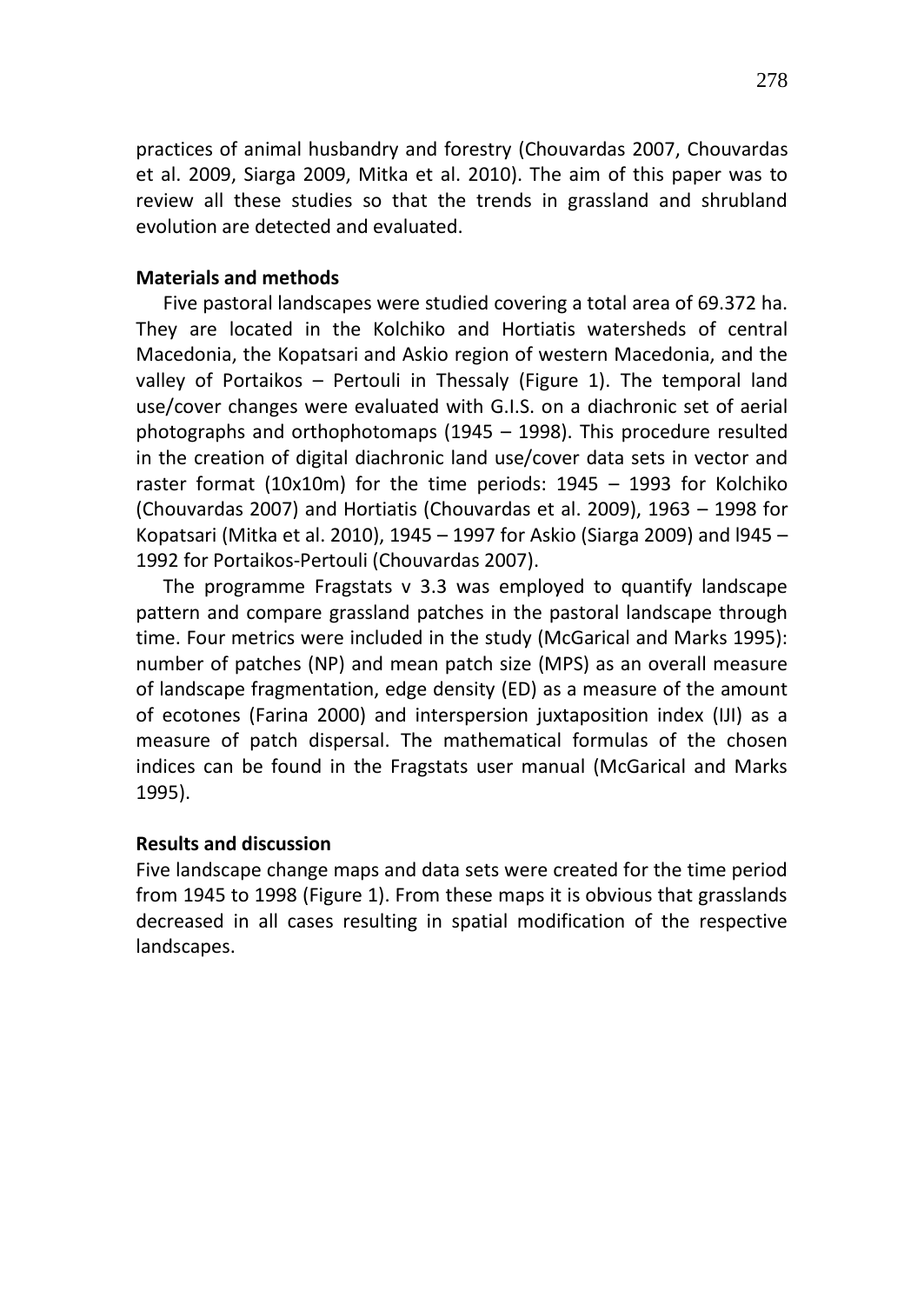

**Figure 1.** Landscape change map (1945 – 1998) of Greek pastoral landscapes.

From the temporal digital data sets, two tables were created showing the diachronic evolution of grasslands (Table 1) and shrublands (Table 2) of the five pastoral landscapes. It is clear from table 1 that there was a significant decrease of the area covered by grasslands in all landscapes during the time period 1945 -1998, namely by 78% in Kolchico, 45% in Hortiatis, 49% in Kopatsari, 14% in Askio and 23% in Portaikos – Pertouli. Grasslands in Kolchiko, Hortiatis and Kopatsari were mainly transformed into shrublands, agricultural lands and forests, while in Askio and Portaikos – Pertouli they were mainly transformed into shrublands and forests. The much higher grassland reduction in Kolchiko, Hortiatis and Kopatsari may be explained by the fact that a significant part of grasslands was transformed into arable land compared to Askio and Portaikos-Pertouli. This trend of grassland reduction is expected to continue in the near future as a projection model for Kolchiko predicted (Chouvardas and Vrahnakis 2009).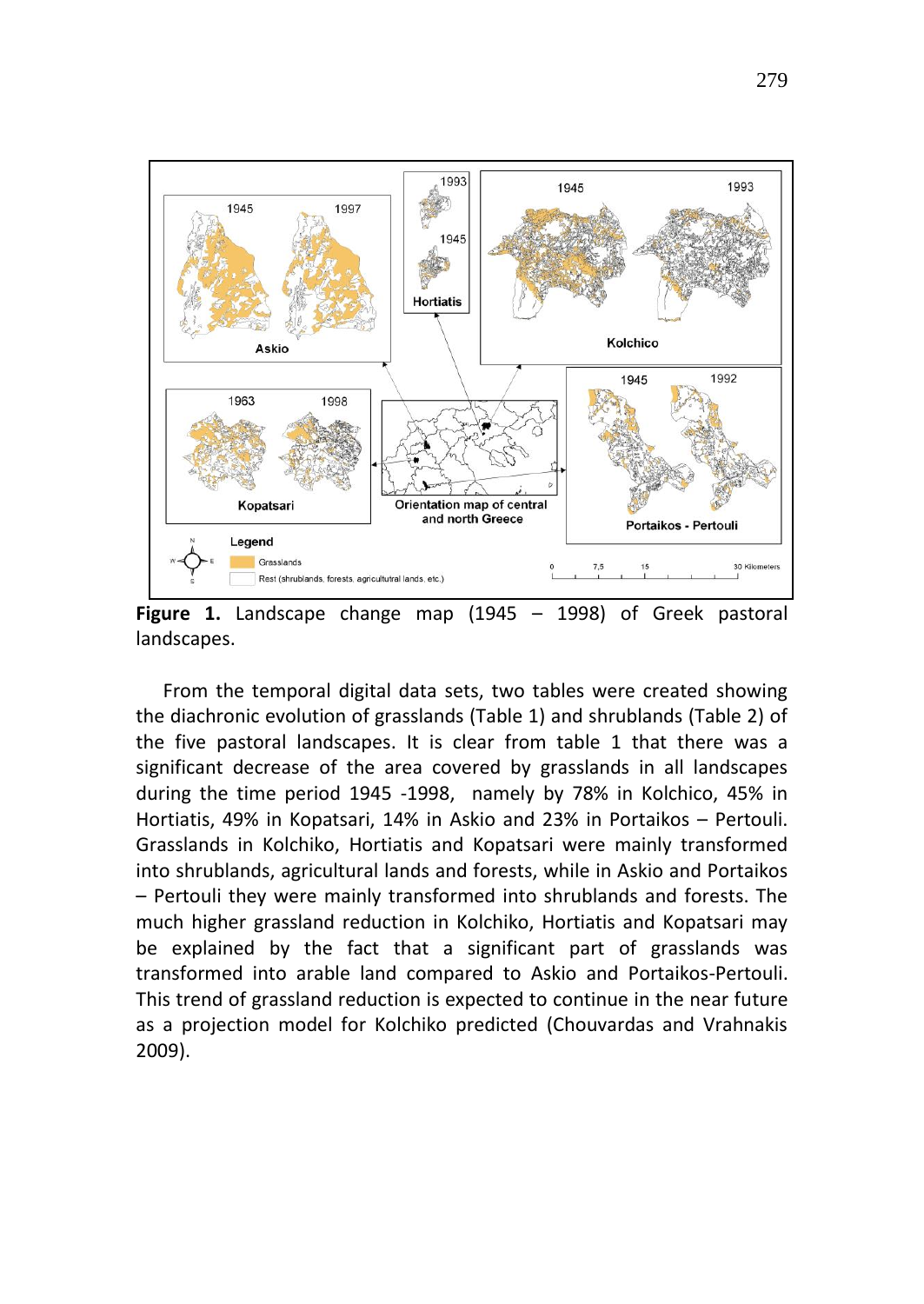|           | 1945    | 1960/1963 | 1992/1993 | 1997/1998 | $2013^1$ |
|-----------|---------|-----------|-----------|-----------|----------|
| Kolchiko  | 5861,43 | 4446,61   | 1280,70   |           | 55,00    |
| Hortiatis | 227,34  |           | 125.02    |           |          |
| Kopatsari |         | 2875,10   |           | 1454,09   |          |
| Askio     | 8410,49 | 7930,82   |           | 7214,56   |          |
| Portaikos | 1687,22 | 1516,75   | 1373,44   |           |          |
| Pertouli  |         |           |           |           |          |

**Table 1.** Diachronic evolution of grasslands (ha) in Kolchiko, Hortaitis, Askio and Portaikos-Pertouli pastoral landscapes.

 $<sup>1</sup>$  Future projection model for Kolchiko landscape (Chouvardas and Vrahnakis 2009)</sup> <sup>2</sup> Not recorded

As far as shrublands are concerned, table 2 shows that the total shrublands area of the pastoral landscapes (except Kopatsari landscape that had a limited area of shrublands) generally increased from 1945 to 1997, by an average rate of 19%. Looking at the three cover classes, however, it is obvious that the open cover class reduced by 25% as in grasslands. On the contrary, the medium and dense classes increased impressively (by 50.12% and 94.07%, respectively).

**Table 2.** Diachronic evolution of shrublands (Ha) in Kolchiko, Hortaitis, Askio and Portaikos-Pertouli pastoral landscapes.

| Open shrubland |           | Medium shrubland |           | Dense shrubland |           |  |
|----------------|-----------|------------------|-----------|-----------------|-----------|--|
| 1945           | 1992-1997 | 1945             | 1992-1997 | 1945            | 1992-1997 |  |
| 4215,30        | 3158.93   | 2959.70          | 4443.24   | 1290.59         | 2504.70   |  |

These results show that grasslands and open shrublands are at a risk of becoming extinct in the Greek pastoral landscapes, suggesting that direct measures should be taken in order to preserve and restore these two important pastoral resources. Grassland and open shrubland preservation is considered necessary for sustaining extensive livestock husbandry (Chouvardas and Vrahnakis 2009).

The estimation of landscape metrics for grassland patches revealed a temporal (1945 – 1998) decrease of MPS and an increase of IJI values for all pastoral landscapes (Table 3).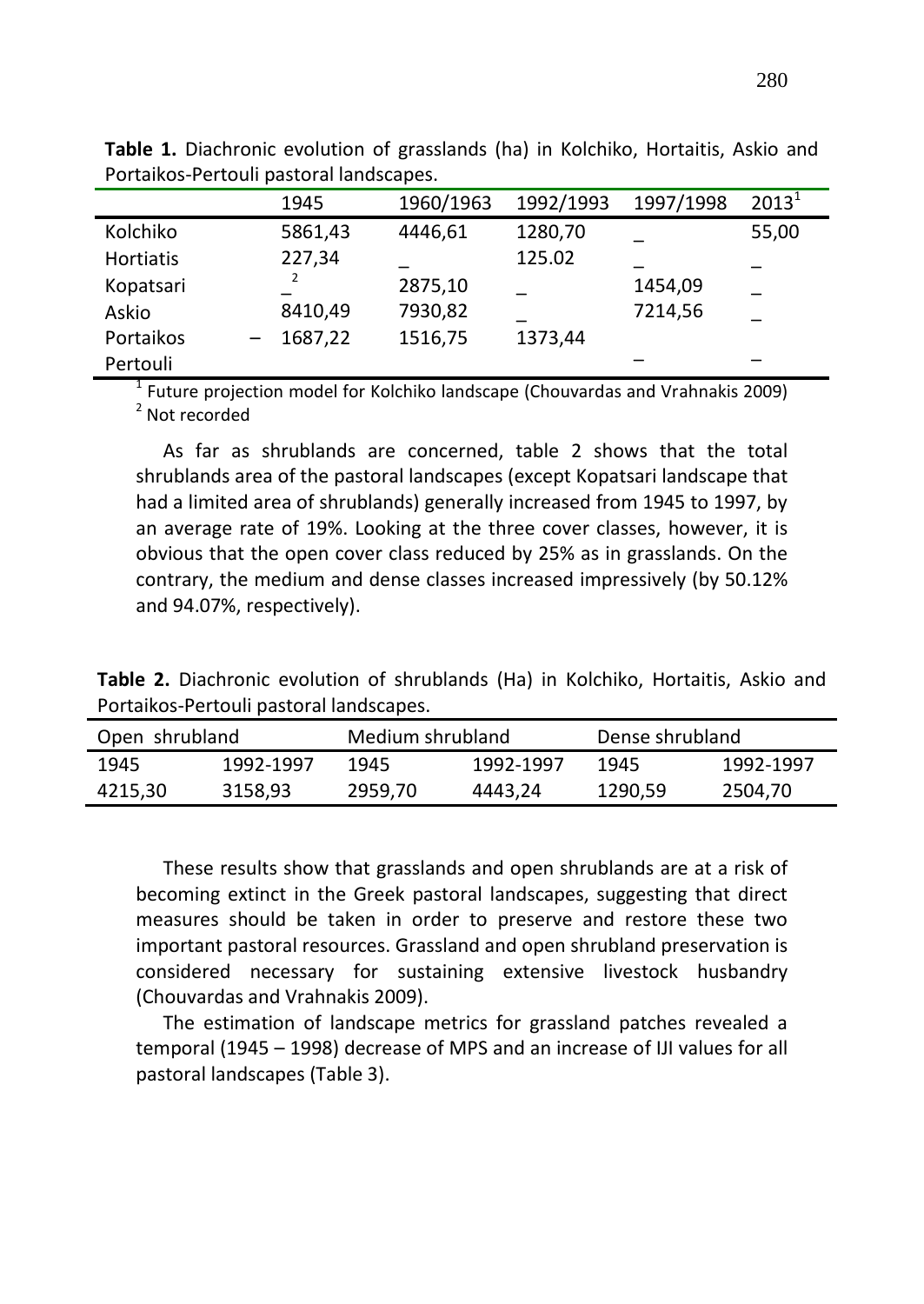|                      | NP <sup>a</sup> |       | $MPS^b(ha)$ |        | $EDc$ (m/ha) |       | IJI <sup>a</sup><br>(%) |       |
|----------------------|-----------------|-------|-------------|--------|--------------|-------|-------------------------|-------|
|                      | $1*$            | $7**$ | 1           |        |              |       |                         |       |
| Kolchiko             | 177             | 68    | 33,16       | 18,84  | 55,96        | 12,04 | 80,03                   | 86,33 |
| <b>Hortiatis</b>     | 19              | 12    | 11.98       | 10,45  | 37.44        | 20,79 | 70,53                   | 74,18 |
| Askio                | 23              | 29    | 365,75      | 248,79 | 17.69        | 18,49 | 76,99                   | 83,34 |
| Kopatsari            | 102             | 97    | 28.19       | 14.99  | 41.17        | 32,50 | 58,10                   | 64,58 |
| Portaikos - Pertouli | 48              | 61    | 35,16       | 22,51  | 18,75        | 17,58 | 52,48                   | 54,22 |

**Table 3.** Landscape metrics values (grassland class) from 1945 to 1998 in Kolchiko, Hortaitis, Askio and Portaikos-Pertouli pastoral landscapes.

<sup>a</sup>Number of Patches, <sup>b</sup>Mean Patch Size, <sup>c</sup>Edge Density, <sup>d</sup>Interspersion Juxtaposition Index. \*1 means 1945 for Kolchico, Hortiati, Askio and Portaiko-Pertouli and 1963 for Kopatsari. \*\*2 means 1992 for Portaikos – Pertouli, 1993 for Kolchico and Hortiatis, 1997 for Askio and 1998 for Kopatsari.

This trend of change in relation with the grassland area reduction (Table 1) suggests that grassland patches are becoming more fragmented and disperse over the years and, therefore sparser and isolated. Grassland edges showed a great reduction of their values (ED, Table 3) in most of the pastoral landscapes (except Askio), indicating the negative effect (ecotone reduction) that temporal transformations had in grassland structure. Finally, the temporal evolution of grassland patches (NP, table 3) showed that only two landscapes (Askio and Portaikos –Pertouli) had their numbers increased, probably due to the relatively lower reduction of their grassland area (Table 1).

According to Papanastasis and Chouvardas (2005), changes in the traditional management practices in animal husbandry and forestry are the main cause of changes in Mediterranean pastoral landscapes. Development planning must take into consideration the trends recorded in this study. Grassland and open shrublands are two natural recourses that are considered necessary for the sustainable development of livestock husbandry, for ecological integrity and for the social benefits that the people expect from these landscapes.

# **Conclusions**

- 1. There has been a constant reduction of the area covered by grasslands and open shrublands in the pastoral landscapes of Greece since 1945 that is expected to continue in the near future.
- 2. There is a shift of shrublands from sparser to denser cover classes.